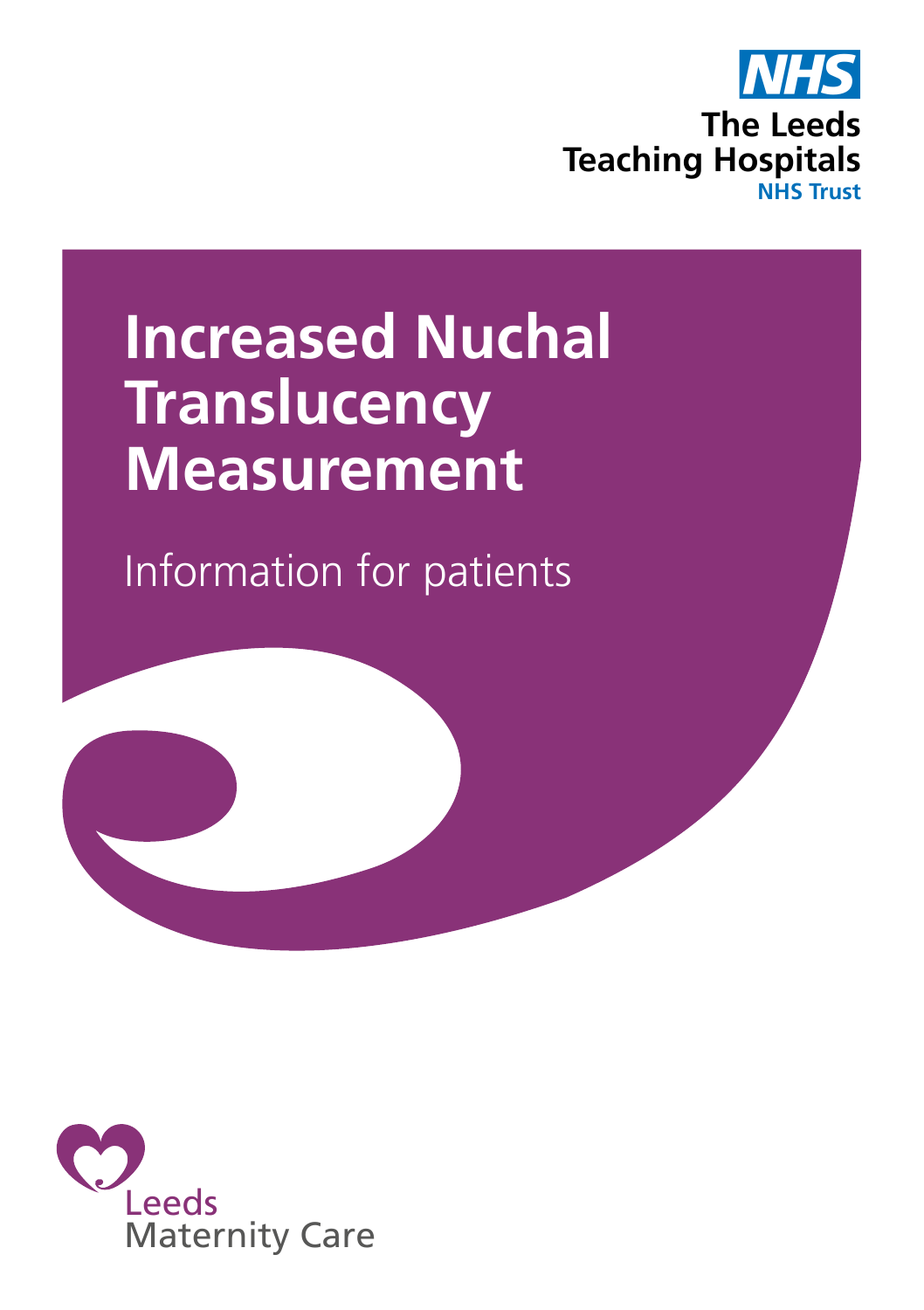

**This information leaflet explains what an increased Nuchal Translucency measurement is, and what will happen if an increased measurement is identified at your dating scan.**

### **What is the Nuchal Translucency (NT)?**

The NT is a fluid filled pad at the back of the baby's neck. This is assessed as part of the recommended pregnancy dating scan between 11 -14 weeks of your pregnancy.

If you have opted for the Combined Screening blood test, this measurement is recorded and combined with other information to calculate the chance of your baby having Down's syndrome, Edwards syndrome and Patau's syndrome.

If the NT appears increased during the dating scan, it will be measured even if you have opted out of the combined screening test. This is because it can help alert to other health conditions in your baby.

An NT measuring over 3.4mm is considered increased and you will be reviewed by a Screening or Fetal Medicine Midwife.

#### **What could it mean if the NT measurement is over 3.4mm?**

An NT measurement of over 3.4mm could be a normal finding for your baby. An increased NT can be associated with a chromosome change such as Down's, Edwards or Patau's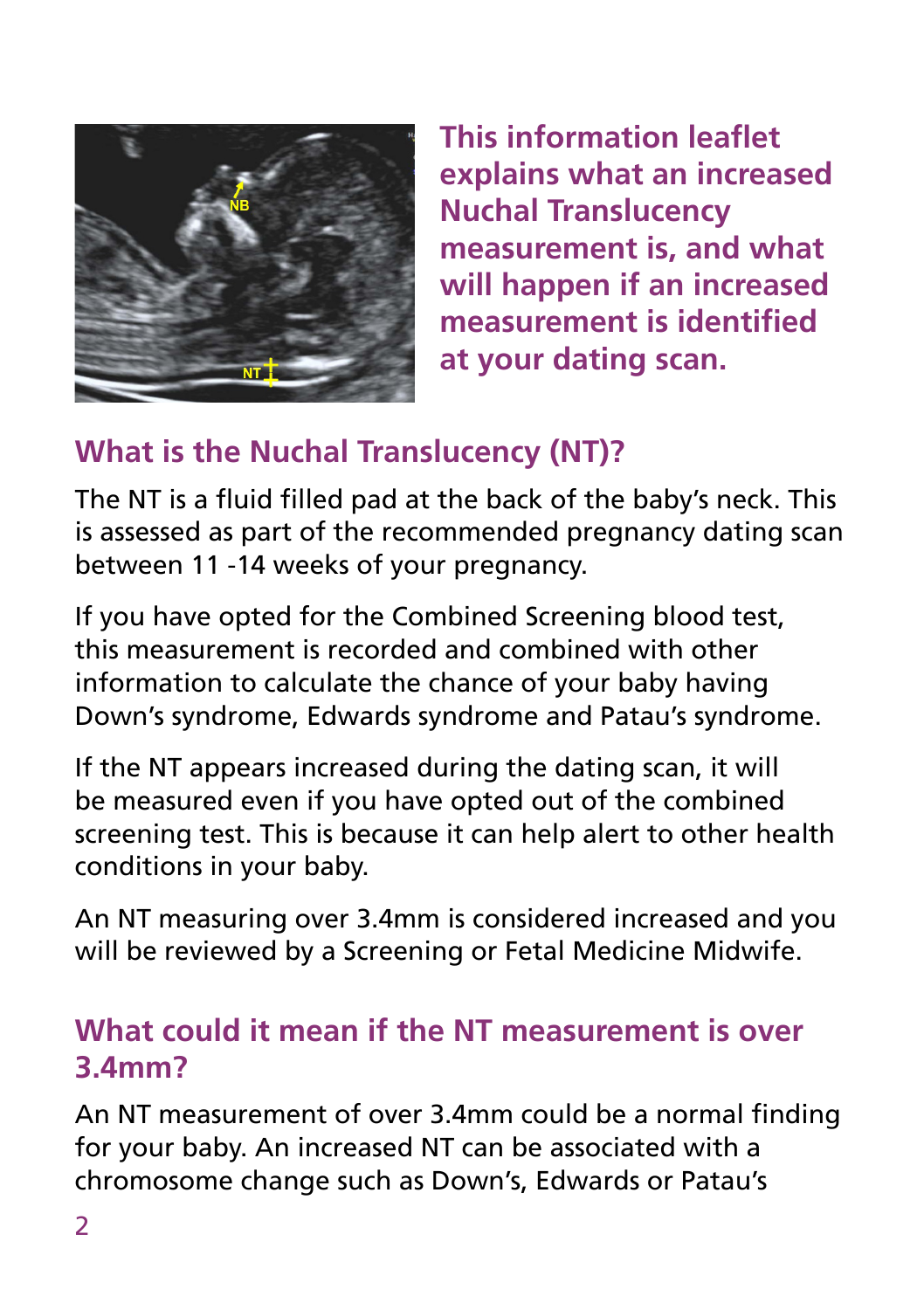syndrome or a rarer chromosome change.It could also be associated with a structural change to your baby's anatomy such as a heart condition. There is also a slightly increased risk that a miscarriage may occur.

It is important to note that the NT measurement alone cannot tell you definitely, if there is a health condition with your baby.

The table below summarises the likelihood of an associated health condition depending on the range of the NT measurement.

| <b>NT</b>      | Chromosomal<br><b>Defect</b> | <b>Pregnancy</b><br>loss | <b>Major Fetal</b><br><b>Anomaly</b> | <b>Alive</b><br>and well |
|----------------|------------------------------|--------------------------|--------------------------------------|--------------------------|
| $3.5 - 4.4$ mm | 21.1%                        | 2.7%                     | 10%                                  | 70%                      |
| 4.5-5.4mm      | 33.3%                        | 3.4%                     | 18.5%                                | 50%                      |
| $5.5 - 6.4$ mm | 50.5%                        | 10.1%                    | 24.2%                                | 30%                      |
| >6.5mm         | 64.5%                        | 19%                      | 46.2%                                | 15%                      |

# **What happens next?**

Following your scan you will be referred to one of the Screening & Fetal Medicine Midwives for support. The will discuss the findings from your scan and the options available to you. The options include:

- No further tests
- A scan and consultation with a Consultant in the Fetal Medicine Unit at LGI.
- The Combined Screening blood test.
- A detailed heart scan for your baby in the Fetal Echo department at LGI at around 19 weeks.